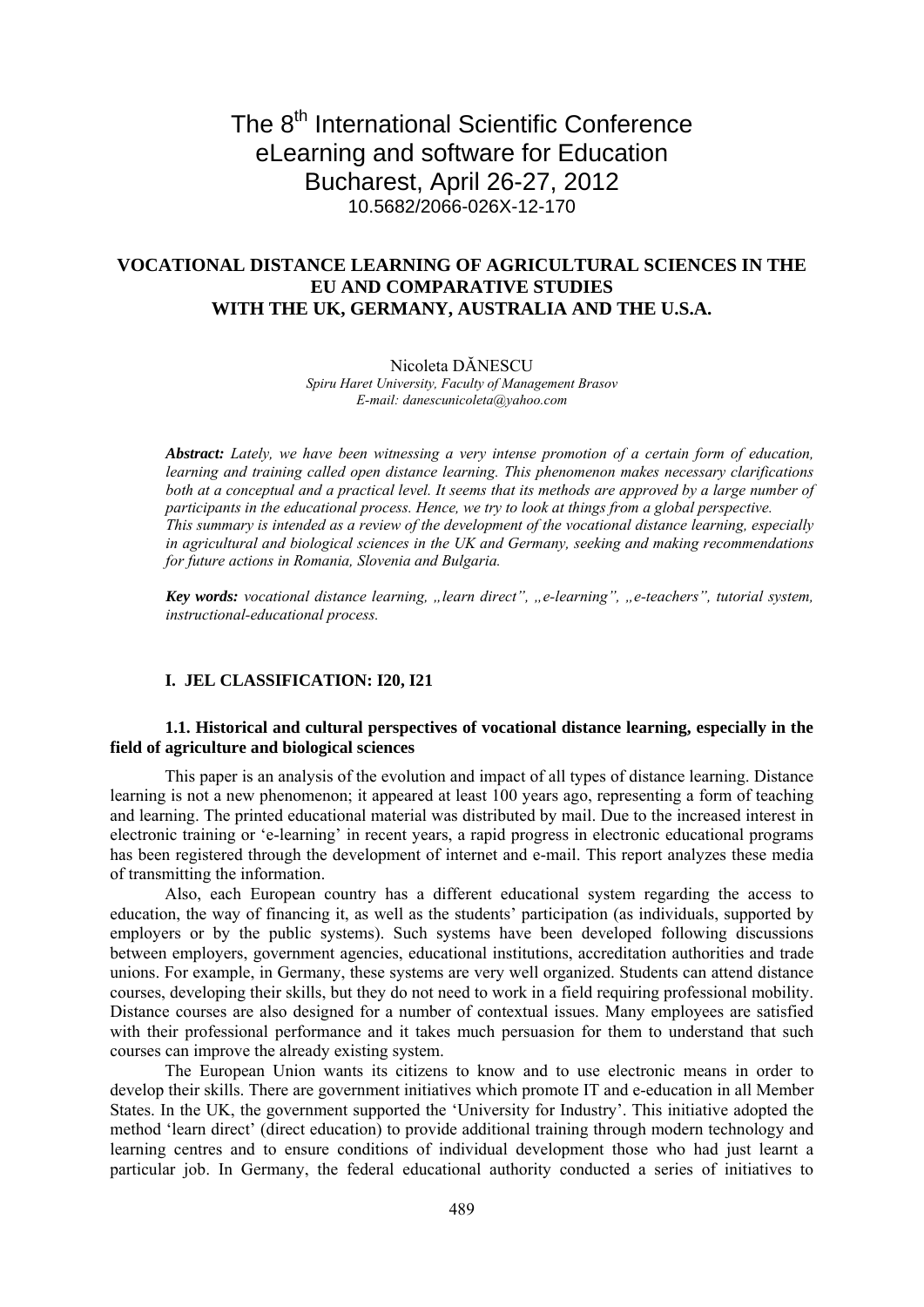support both the development of quality standards in the field of electronic education and the optimal methods of the training systems.

## **1.2. Definitions of distance learning**

The term distance learning refers to those teaching and learning methods in which teachers and learners are separated by physical space, but communicate through various means. For this type of education, there is an educational institution that organizes, facilitates and evaluates the educational process. Distance learning is a broader concept. The term refers to the use of materials or the teaching means used by the students who are not necessarily related to an educational institution or are employed in direct communication with a teacher. Distance learning may be the result of distance learning processes, but it may take place without an active relationship between those involved in the instructional-educational process. (McLean, 2001).

The essential means generally used by distance learning are printed materials, audio and video tapes, radio and television, teleconferences, training with computers and computer conferences. Depending on the context, each of these methods has advantages and disadvantages. It is necessary that the selection of the appropriate means for a particular teaching initiative to reflect the aims of the educational process and the study activities, the characteristics of the learners and their environment, as well as the economic and organizational feasibility of various options.

The general principles (Truelove, 1998) are:

- The teacher and the students are separated by physical distance;
- The teaching materials are structured in sequential order to facilitate self-study;

• The means (audio, video, printed materials) are used to exchange teaching materials, sometimes together with the method of direct communication (face to face);

- There is a specialized educational institution.
	- Distance learning environments vary in terms of:
- The level of interaction between teacher and students:
- The level of interaction among students;
- The type and degree of use of a particular means.

Distance learning programs can be: formal (performed as part of an accredited institution) or non-formal. The form of distance education can provide an entire course (at the end of which one can obtain a title or a diploma) or independent courses within a larger program (Truelove, 1998).

The differences between open and distance education are getting blurred as the teachers introduce more and more electronic materials in conventional courses (Cook, 1998).

## **II. THE CURRENT AVAILABILITY AND USE OF VOCATIONAL DISTANCE LEARNING, INCLUDING E-LEARNING, IN AGRICULTURE**

### **2.1 A review of the situation in the UK**

### **2.1.1. How it emerged and developed**

By the late '70s, printed materials, radio and television were the main technologies available for distance learning. Since the '30s, in Great Britain there were professional courses through correspondence in agriculture and horticulture. An example is the Horticultural Correspondence College, a private institution offering courses in horticulture, gardening and agriculture. In general, the teaching materials are texts of the studying units, accompanied by sets of questions. The student reads the printed material, the recommended bibliography or obtains additional material and sends his/her answers. They are read and marked by a specialist tutor, who, within a few weeks, has to send the student his/her paper and the mark, along with a letter with comments, a model of the expected answers and a set of standard answers. In Great Britain, radio is still widely used, both as a tool for distance learning and traditional. Also, distance education is based largely on audio and video tapes, enabling the student to use them whenever s/he wishes to.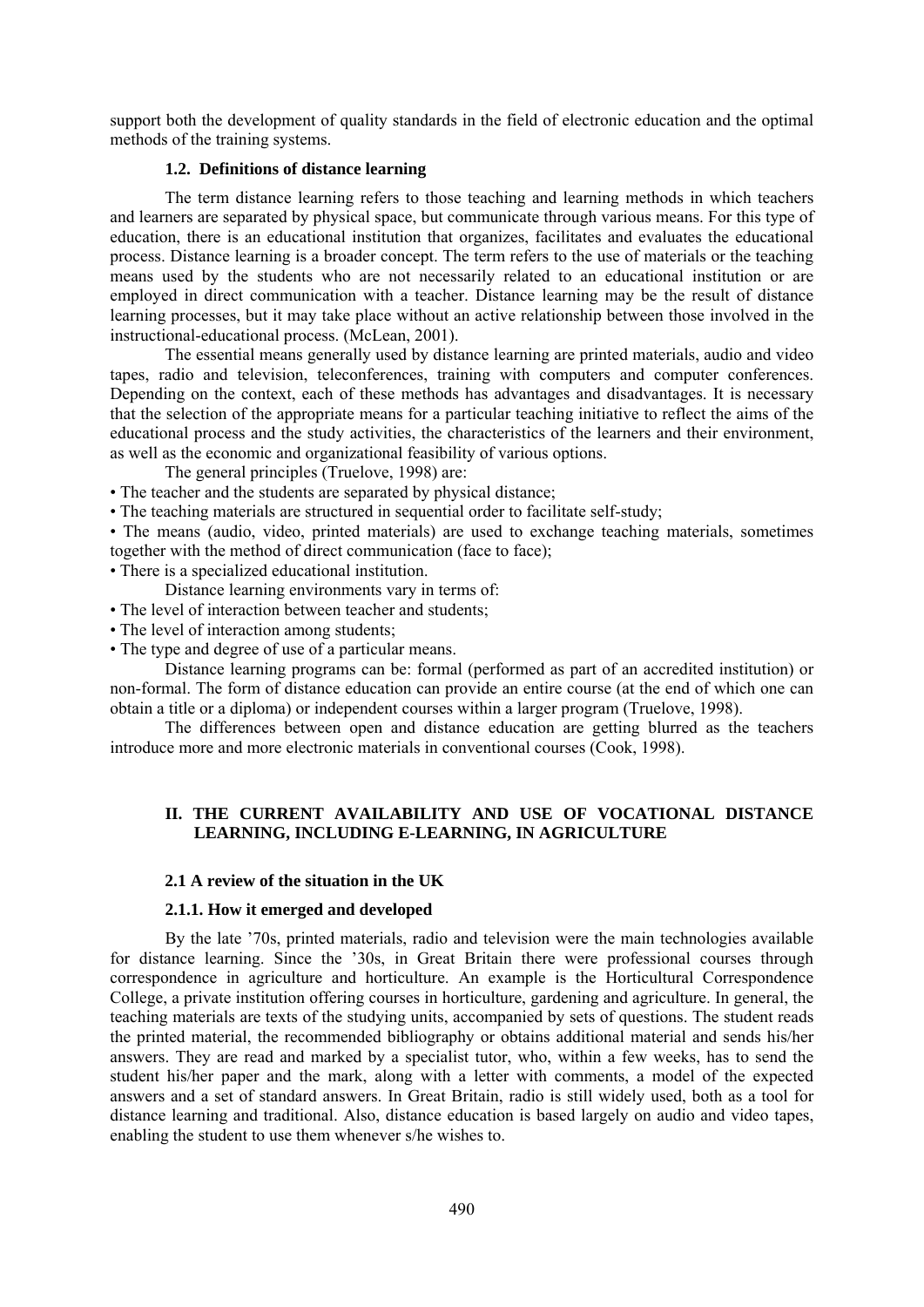The creation of computer-mediated communication (CMC) opened a door for electronic conferences facilitated by the experience of a virtual teacher and a virtual class. This technology can be found in universities and colleges, as it increases the number of students, as well as in private institutions offering training courses. However, this method is still recent, so that we will take into account the traditional forms used in distance learning (printed materials).

It is believed that electronic education is the main form of instruction for those who do not have time to study in a specialized institution, with full attendance or part-time. The courses include professional and specialized disciplines. Of these, the most important are: accounting, transport, public relations and business services, IT. However, in Great Britain, there are few electronic distance education courses in agriculture.

In distance education, agriculture is a very difficult discipline in terms of teaching because, if the theory can be taught at distance, agriculture is a particularly practical discipline, requiring a material basis (land and specialized equipment). Also, crops, animals, machines and facilities vary from one farm to another even in the same region, and thus it becomes difficult to teach a unique course. In addition, as farmers are isolated and, in many cases, they do not have individual studying skills, it can be difficult to maintain motivation in the absence of their contact with the tutors or other learners (Cook, 1999).

Despite these difficulties, some analysts believe that in the near future the overall demand for distance courses will increase in agriculture in particular. Compared with day learning, distance learning may provide an alternative, which is financially profitable, because it eliminates the costs with travel and accommodation, and studying can be done in parallel with daily activities (Truelove, 1998).

Distance learning offers an alternative for those working in agriculture and who are forced to continue their studies but can not leave their work.

#### **2.1.2. Levels of education for distance learning in agriculture**

 Much of the distance courses in agriculture takes place at a post-graduate and master level, where the activities are less practical and the theoretical part is often more important than individual examples (Cook, op.).

Most professional training in agriculture is conducted in agricultural colleges, in full-time, evening or part-time. In the UK, a training course of one year (form: day/full attendance) is offered for young farmers who have just started working in the field. The course aims to develop their practical skills as well as to assess them continuously. At graduation a National Certificate in Agriculture is given.

The continuous professional training for farmers is provided by Lantra, the Sector Skills Council for the Environmental and Land-based Sector, formerly known as the Agricultural Training Board, which promotes training, skills development and business competitiveness in agriculture. The courses are mainly directed to practical aspects and involve a physical demonstration and / or a session of 'exchange', usually held on a farm.

Once the Lantra network was computerized, there were possibilities for offering online courses through the 'learn direct'. The first of these courses is a diversified package called 'New Horizons - Making the Most of Your Farm'. In the first year, there were over 3000 participants in this course, which includes:

• Analysis of current situation – participants can self-assess and evaluate their own business and region, according to which they propose activities, analyze examples and case studies, and print any information that is of interest;

• Analysis of some possibilities – participants can identify factors of success or failure, to avoid different types of activities;

• Carrying out a viability test – participants can assess the advantages and disadvantages of a particular type of activity;

• Planning the success – by completing a test containing questions from different fields (law, finance, etc.), the participants can find documents and produce the first real steps for any of the activities planned. Also, by covering sheets showing examples, the participants may propose various topics relevant to their business, and have access to useful data for further documentation.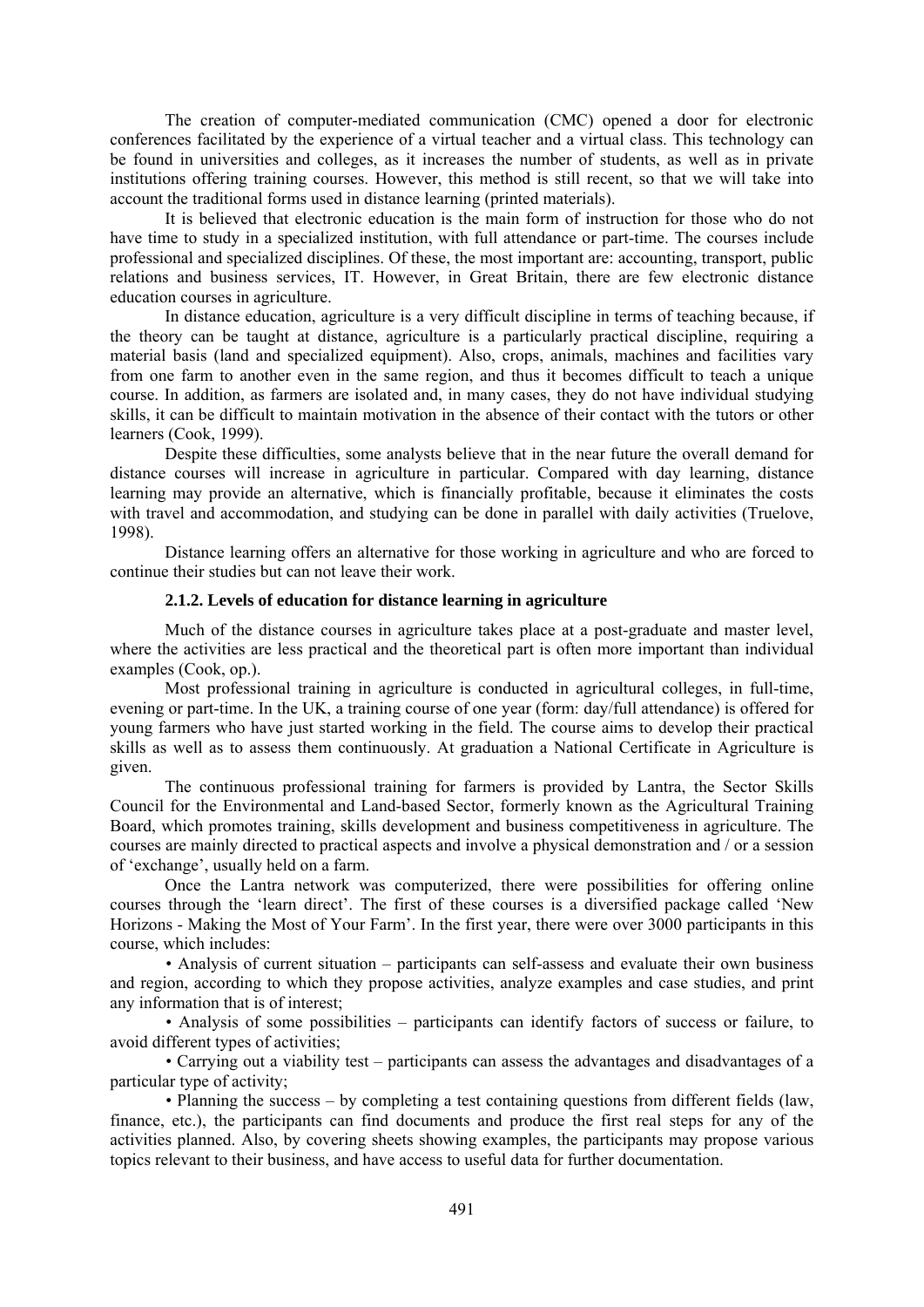The course aims to assist farmers to assess their already existing business and create alternative activities to generate additional revenue. Since the main motivation is to increase revenue, no titles or diplomas are granted. According to a farmer, participant in this course, 'I consider that the 'learn direct' approach is very flexible. I log in when it is convenient for me, and do as much, or little, I can. This flexibility is particularly useful and fits well with my everyday farming work. The 'New Horizons' course helped me consider other possibilities that I may have otherwise not have thought of'.

### 2.1.3. The target-public

In the agricultural sector, electronic education can address all those who wish to review their knowledge related to this field (farmers, farm managers and workers).

Agriculture is becoming more and more sophisticated, using new technologies, continuously changing due to the growing need to understand sustainable agricultural practices and regulations, such as the compulsory licenses for certain practices (e.g. using pesticides). These new requirements mean permanently updating the information.

## **2.1.4. Profitability of distance learning**

Sometimes, distance learning is presented as more financially profitable than traditional education. The so far experience, both that of the developed countries and that of the developing ones, shows that this is not necessarily true. Distance learning has the potential to be more financially profitable than traditional education, but this is not necessarily a fact. There are several factors that contribute to significant differences regarding the costs of varied initiatives in the field of distance education: the number of the students enrolled, the combination of the communication technologies, the media and the educational materials, the level of responsiveness and interaction of the learner, the teaching staff's salaries and the conditions of employment, the production standards, the institutional working methods and the overhead costs. It is believed that distance learning is becoming more attractive economically at a higher level of education, because at this level the costs per student enrolled in the traditional form of education are higher, while at the other levels the costs are relatively similar (Mclean, 2001).

Distance learning should not be considered an inexpensive alternative to other forms of education. In some cases, it can provide very lucrative means to achieve a target group of students, but, in other cases, traditional contact (face to face) can be more financially efficient. The systematic deprivation of resources, the assumption that distance education is a low-cost alternative can lead to low quality and a reduced impact of distance learning programs (McLean, op.cit.).

Distance learning requires considerable investment before a student is admitted, both in the creation and production of the teaching materials and in the design and implementation of the institutional infrastructure. For the conventional universities in the UK, the report between the fixed and variable costs was 8:1, while for the British Open University it was 2000:1. The cost per student tends to be lower in distance learning. A distance education system may cost more in absolute terms for setting it up compared with the conventional system, but it can be more efficient in terms of costs if there are enough enrolled students, so that the average cost per student is lower compared with the conventional system of education.

Those who want to set up a distance educational system in the hope that they will have economic benefits have to ensure that:

- the variable cost per student is lower than in the conventional system of education at the same level of education;

- the number of students is large enough to reduce the average cost per student at a level that is lower compared with the conventional educational system;

- the rate of withdrawal must be kept at a reasonably low level.

These conditions have significant implications on:

- the choice of the media. Theoretically, the teaching staff working in distance education has a great diversity of possibilities to choose. In practice, the choice is limited by the absolute cost of media, as well as the effect that every solution has on the average cost per student.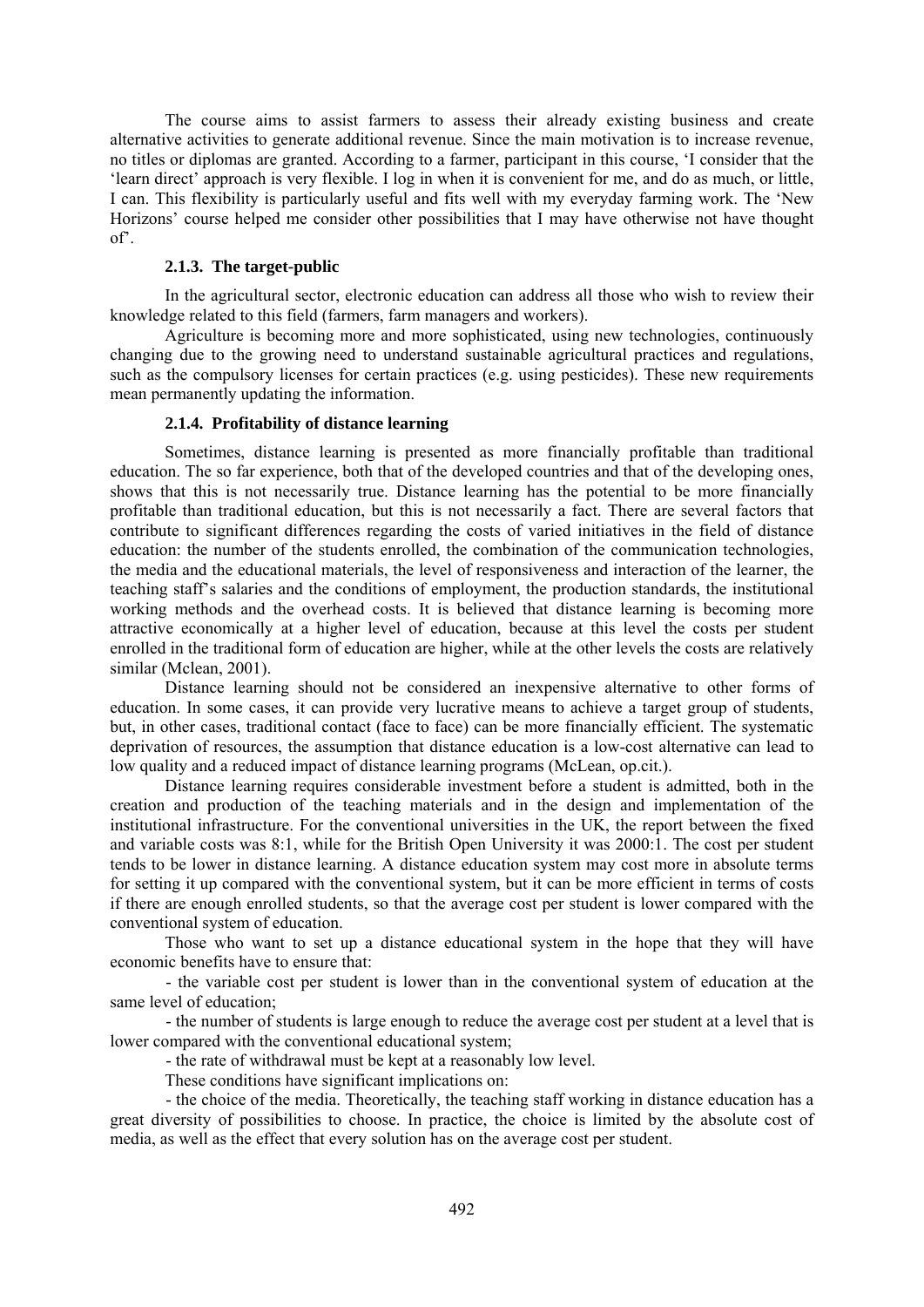- a marketing study. It aims to see whether there are enough students interested in that institution's educational programs;

- the resources used for the students' services. Due to the fact that these costs are variable, the investment in the students' services must be thought in terms of the effect they have on the average cost per student and the rate of withdrawal.

- the resources used for central infrastructure (the fixed costs of the institution). They should not be too big compared to the number of students.

## **2.1.5. Ouality management**

The purpose of the quality management in distance education is to ensure that the organizational resources are focused on the customers' needs. Quality management should not be directed only to students, but to all the participants in the system: teachers, administrators, supervisors, employees and professional associations.

Quality management activities should include a continuous assessment of the needs (formal and informal); the development of the working team of people and institutions to meet the needs; the implementation of feedback mechanisms for the effective thinking of marketing and offering programs, and to perform corrections and adjustments, as well as organize the communication between the participants of the system.<sup>26</sup>

Robinson (1995) states that the quality of distance education is often thought of in terms of teaching materials, regardless of medium. This indicates that a course is more than teaching materials; it is also the whole experience of a teacher. The purpose of distance education provider is to create conditions for learning. Therefore, its success depends on how well the production subsystems work and how well they are integrated into operational terms. Excellent teaching materials are used less if students do not have them on time; less quality teaching materials are of limited value even if they are given on time.

 Quality assurance is being used increasingly for quality management in education. This is a set of activities or procedures carried out by an organization which makes sure that quality standards are provided for a product or service. The aim is to create a reliable system based on anticipating problems and designing procedures to avoid mistakes and errors as much as possible. Other approaches emphasize the human aspect of quality assurance. The Open University uses the initiative to 'invest in people', which involves the participation in politics and decision making, team development for all individuals at all levels as a major way of maintaining and improving institutional quality. Both approaches can contribute to quality management within the same institution (Robinson, op.cit.).

In the UK, the Open and Distance Learning Quality Council (ODL  $OC)^{27}$  was set up by Government in 1968 to carry out a plan of voluntary registration for providers of home study, distance learning, online or e-learning and other forms of education. To achieve accreditation, a provider of education must meet the ODL QC standards. If someone chooses a course at an institution with ODL QC accreditation, they are sure of good service.

## **2.1.6. Training teachers for e-learning (e-teachers)**

 A feature and a challenge to understanding e-learning is the expertise needed to develop the elearning teaching materials and the resources they need. The teaching staff needs to be professionally trained to have the skills needed and a level of expertise to identify the type of e-learning to be used, under what circumstances and with whom. There are few formal opportunities for people to improve their skills in e-learning. Professional development of teachers is fragmented in Europe.

 In the UK, several companies and universities run courses for developing distance learning courses. The International Extension College<sup>28</sup> holds workshops and short courses for persons engaged in distance education projects and programs. Also, it issues BA diplomas for graduates of distance learning or MA ones for distance learning students of the University of London. The courses include: education and development; adult education and communication in distance learning; distance

<u>.</u>

<sup>&</sup>lt;sup>26</sup> Preluare după World Bank Global Di<br><sup>27</sup> http://www. odlqc.org.uk

 $28$  http://www.iec.ac.uk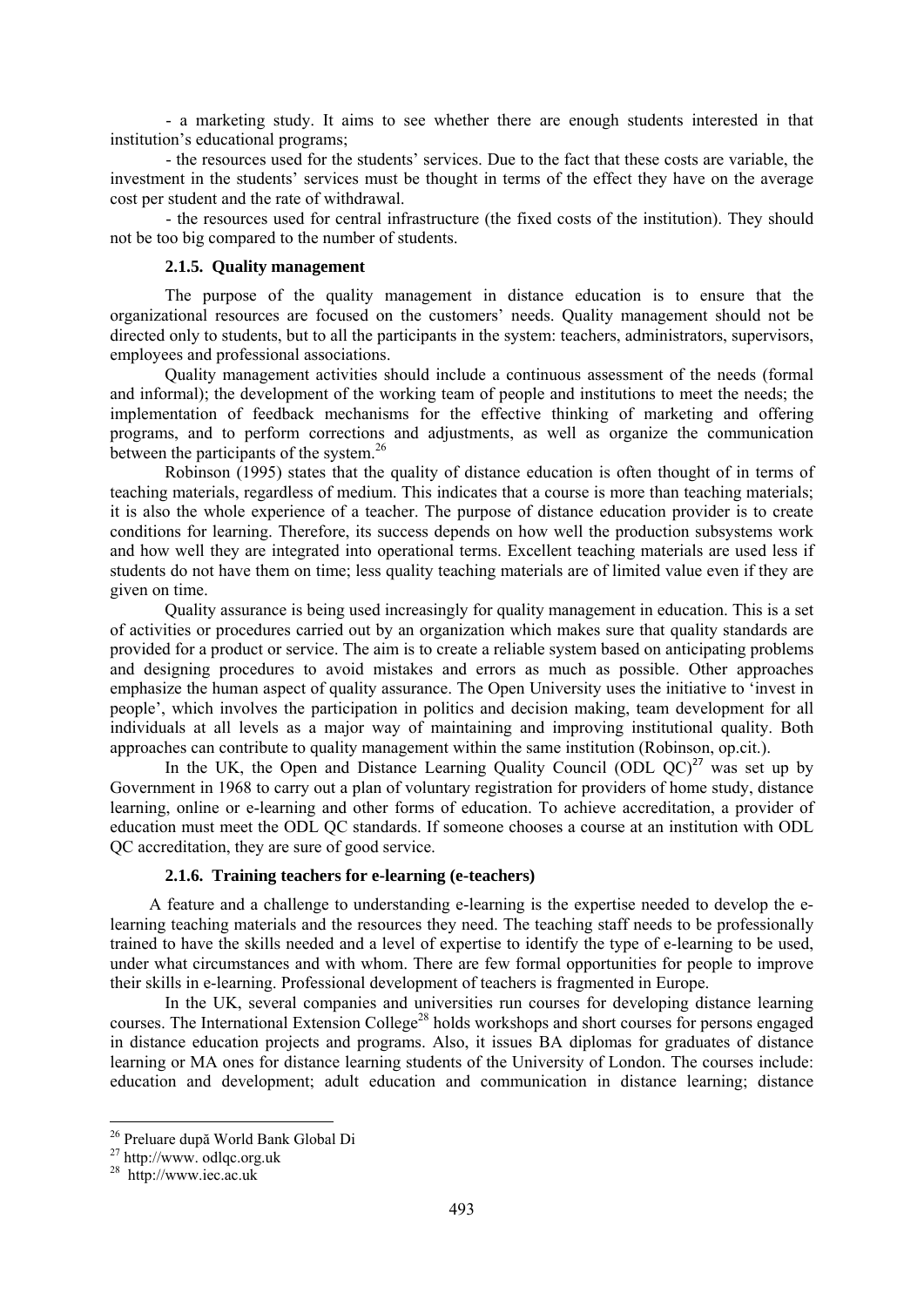learning organization; electronic means in distance education; distance learning management and computer mediated communication in distance learning.

## **2.1.7. . Other characteristics**

Most people need a relevant environment in which to learn; they also need support. This support must have a human form – a mentor, a tutor, a trainer, a coach or an equal person. Another restriction of e-learning is the lack of contact with the teaching staff. Because of the teacher's absence, the students may feel insecure and unsure on their progress in the absence of feedback and close interaction with their colleagues.

 Students become more uncertain if the course is not too well structured and if it is not very clear where they are related to their improvement. The student who drops out is more common in the distance education system than in the conventional one as it is easier for a student to withdraw from a relatively impersonal relationship with a distance course than a conventional course. As a reaction to this, distance learning teachers must take various measures to ensure that the course is well structured, with clear objectives, and a well designed studying time. The media should be used in attractive, motivating and rewarding ways<sup>29</sup>.

 A problem identified in the distance learning programs in developing countries is a lack of participation from individuals and organizations that should benefit from the design and delivery of programs. The need for participatory educational practice has been identified by FAO in a guide entitled Participatory Curriculum Development in Agricultural Education (2001) (participatory curriculum development in Agricultural Education). This categorizes the general groups of participants in curriculum development as 'insiders' (leaders of educational institutions, teachers, students, producers of educational material), and 'outsiders' (politicians, administrators from the educational field, educational experts education, employers, professional organizations, clients, founders, parents, former students and interest groups). The guide emphasizes that at the beginning of an analysis of a potential educational intervention, it is important to identify the participants in the system, to understand their different interests, and develop a process in which these actors will be represented in the planning, implementation and evaluation of the intervention. This helps to understand that distance learning initiatives are taken for just reasons, are sensitive to the learners' context and their environment, the content is relevant and fits well in the local culture and the approach to learning (McLean, 2001).

### **2.2. A review of the German situation**

### **2.2.1. Evolution and development of distance learning**

 In Germany, general and vocational education is still strictly separate and relatively early students choose whether to go for the professional or academic education. Types of schools guide their students to general education or vocational training: Gymnasiums lead to academic studies, while the Hauptschule and Realschule lead to vocational education within the dual system. The training is usually done within a company, especially for craftsmen, in small private enterprises. Practical activities are considered very important during training.

 In 2000, of the 140,000 people involved in distance learning, 30% of them attended courses in economics, 13% technical courses, 5% language courses, while 13% were studying general education. In general, economics and accounting / office work are the main areas of interest.

 In Germany, there are not usually vocational courses in agriculture at distance learning. There are some computer programs available, particularly in plant and soil protection, especially for individual study or for use in schools to educate future farms' managers.

## **2.3.** A review of other countries' situation

1

There are examples of successful vocational courses in agriculture at distance learning in other countries, particularly in the USA, Australia and New Zealand. Some institutions advocate for the practical need to include a residential element of training – from weekends to longer sessions.

<sup>&</sup>lt;sup>29</sup> World Bank Global Distance Educationet, Teaching & Learning, http://www1.worldbank.org/disted/ Teaching/teaching.html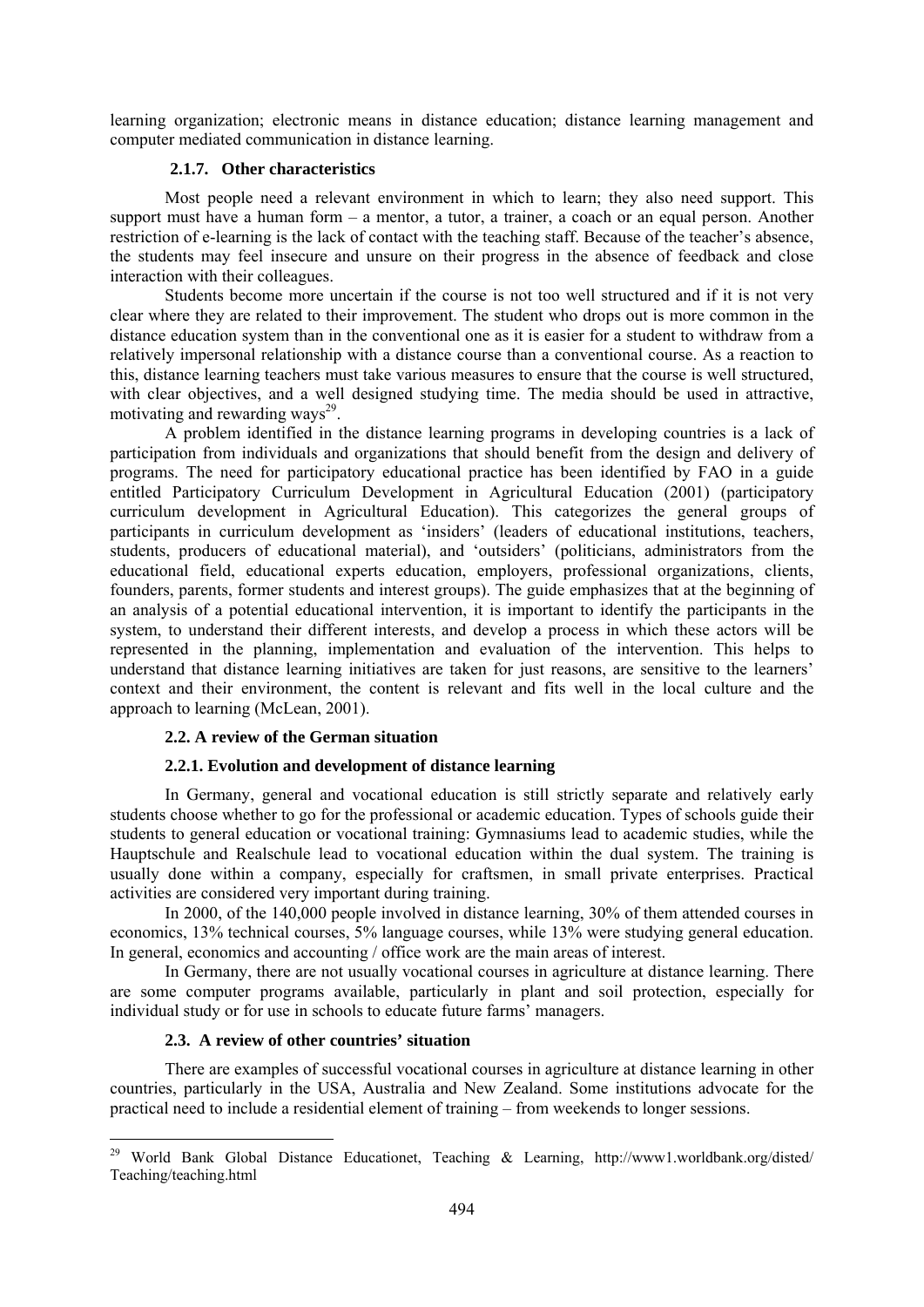#### **2.3.1. Australia**

 Australia had a long history in providing education through correspondence for its vast rural population. The Australian Correspondence School (ACS) offers a number of certificates and diplomas for courses in agriculture and bioscience topics that are internationally accredited by the International Accreditation and Recognition Council<sup>30</sup>. It offers courses in agriculture, livestock, agricultural marketing, animal health, aquaculture, cattle, steer raising, dairy cow raising, farm management, irrigation and irrigation management, grassland management, pig raising, poultry raising, sheep raising, soil management, sustainable agriculture and weed control. The advanced diploma in livestock consists of 21 modules; participation in three modules of one week of workshops; three industrial conferences and seminars and three modules of 100 hours of research projects and another 2600 hours for completion. The target student is a person with five years of industrial experience and a standard training of 12 years of education. Of the course requirements one can understand that those courses are aimed at people who already have considerable practical knowledge and experience and who want to acquire more technical knowledge about their field of interest or the field they are qualified in.

ACS provides the following media:

• Students can speak with tutors by phone.

• Tutors respond quickly to inquiries received by fax or email or phone by fax or email or phone.

• Personal guidance through video conferences is available if desired.

• Providing access to additional explanations, when necessary, by accessing a database with over 350,000 pages.

• Video for rent.

• Students can visit ACS's offices to use the library or meet a tutor.

• Request for books by mail, service that provides a wide variety of books.

• A unique Web page for students which includes chat-rooms, forums, student directory, and presentation of topics.

## **2.3.2. The U.S.A.**

The U.S.A. has a long history of providing information to farmers through the agricultural extension service, which is in connection with the state universities.

An example is the courses of the Kentucky Cooperative Extension Service / the University of Kentucky, College of Agriculture<sup>31</sup> (UKAg) which address high school graduates. The courses are designed to have a support site actively involved, to help students in taking notes, studying and passing college-level tests.

Students may be able to successfully take these courses if they allocate enough time and effort. The course content is very general in nature. Although the courses are initially created by the schools in Kentucky, efforts are taken to ensure that they have a national perspective. The courses are mainly about the vocabulary and basic scientific principles that apply to students across the country.

 Educational Media UKAg offers 5 different electronic field trips and free online teaching materials that would support the learners. These field trips give students the opportunity to experience agriculture in their classroom. Students can choose an electronic field trip to help them learn more about a topic and see the written educational materials. An electronic field trip to a cattle farm is an interesting way to learn about cattle raising without leaving the classroom. Students who are from cities and suburbs can be very curious to learn what life is at such a firm. During the field visit to Salt River Farms in Boyle County, students learn why the Bluegrass Region is so good for cattle and other animal species, they learn about a typical day in a cattle farm, how a veterinarian knows if an animal is sick, as well as a little about the farm economy. There are many activities to choose from. An electronic trip to a fruit tree plantation also includes instructions for an experiment with apple trees to learn what conditions are required for life. This experiment can be done at home using everyday materials.

1

<sup>30</sup> IARC http://www.iarcedu.com

<sup>31</sup> http://www2.ca.uky.edu